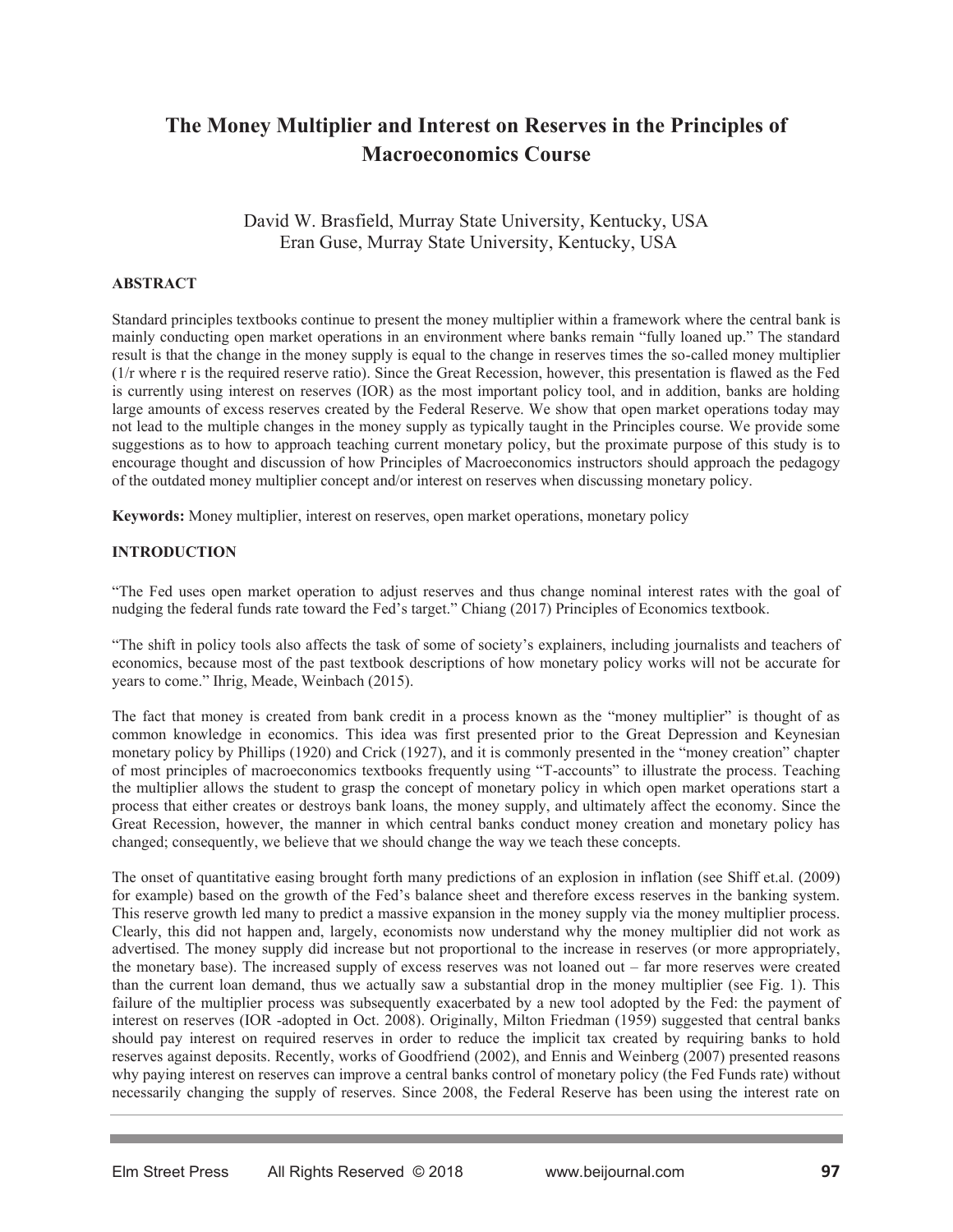reserves as its major tool for conducting monetary policy (the Federal Reserve System 2009). However, the impact of this tool and, in particular, its effect on the money multiplier process does not seem to have been incorporated into principles of macroeconomics texts in any meaningful way. Hence, the result is that many of us continue to teach a process that is essentially incorrect in the modern financial environment, thereby perpetuating this outdated view of current Fed actions and their impact on the money supply to our students. This was brought home to the authors in discussions with other participants at our presentation of an early version of this work at the  $22<sup>nd</sup>$  (April 2017) Annual Teaching Workshop at the University of Kentucky. Many in the audience were unaware of the changes to the Fed's operating procedures. More recently, this can be seen in the concern many feel about the Federal Reserve's process of "normalizing" the balance sheet, i.e. ending the reinvesting of maturing bonds (Pan 2017) as a tightening of policy and reduction of the money supply – something we have not seen however.

In this paper, we call for a change in the way we teach the outdated concept of the money multiplier. The traditional way is based on a partial equilibrium analysis under (implicitly or explicitly) a standard set of behavioral assumptions, in particular the assumption of a zero or constant ratio of excess reserves to deposits. This leads to a constant money multiplier, so that we write  $\Delta M^S = m^* \Delta MB$ , where  $M^S$  denotes the money supply, m is the money "multiplier" (>1 given a fractional required reserve ratio), and MB is the monetary base, defined as reserves plus currency. As we discuss below, under the new policy environment, this particular assumption is no longer realistic. Thus, since Oct. 2008 the accepted concept of the money multiplier is a misrepresentation of reality, and many of us continue to teach a money multiplier process that is simply wrong. Here, we first discuss the money creation process and the changes to it, some history and evidence regarding these changes, and then present views on how an instructor might present the process of money creation and destruction when discussing modern monetary policy.

# **THE MONEY CREATION PROCESS**

In discussing the money creation process, we should first describe the definition of money. Most principles level textbooks prefer to define money as M1; however, we are going to address the traditional approach using M2, as it allows for money creation to more appropriately go into several different types of deposits.

Consider the money supply:  $M^S = C + D$ ; where C is currency in circulation and D is deposits held by the public (which can include demand deposits, savings deposits, small time deposits, retail money market mutual funds, and traveler's checks). For banks, the funds acquired via deposits can be held either as reserves (R) or they can be loaned out to the public. In the US, banks follow a fractional reserve system where banks have to hold a required amount of reserves, set by the central bank, and proportional to the demand deposits (the required reserve ratio – 'r') held at that bank. Since 2008, banks have received interest on reserves from the Federal Reserve System, but this is less than the interest they can receive from making loans to the public. The interest paid on reserves can be thought of as the opportunity cost of making loans, but this is typically not discussed. These loans are the public's liability and when made, money is created, which will then be held as deposits in banks and/or as currency. The amount of currency the public wishes to hold depends on current preferences for liquidity versus deposits. There is typically an assumption of a constant currency to deposit ratio – 'c' (some textbooks simplify by assuming zero currency holdings and focus on deposit creation).

As loan proceeds are spent, other banks gain these funds as deposits. They also must hold a percentage (r) of the additional demand deposits as required reserves. The remaining excess reserves can then be lent, creating further deposits and/or currency, thus money. This process continues (in diminishing amounts) according to the leakage of funds brought about by the required reserve ratio. As a result, we obtain a multiplied increase in deposits and thus money. A crucial assumption in this (traditional) process is that banks wish to hold zero excess reserves against deposits (this ratio 'e' = 0), or they wish to hold a small but constant ratio. Thus, they will always loan a constant proportion of any additional reserves. It is important to note that the availability of excess reserves is the constraining factor to loan and thus money creation – there is always available loan demand for these reserves.

Traditionally we teach that the policy tool of open market operations is the most important/frequent way the above occurs. If a central bank buys securities from a bank, they then would make this purchase by crediting the bank's reserve account with the Fed. These reserves are initially excess reserves as there are no deposits to hold reserves against. As the bank wishes to make profits, it may (assumed will) choose to lend these funds out to its customers.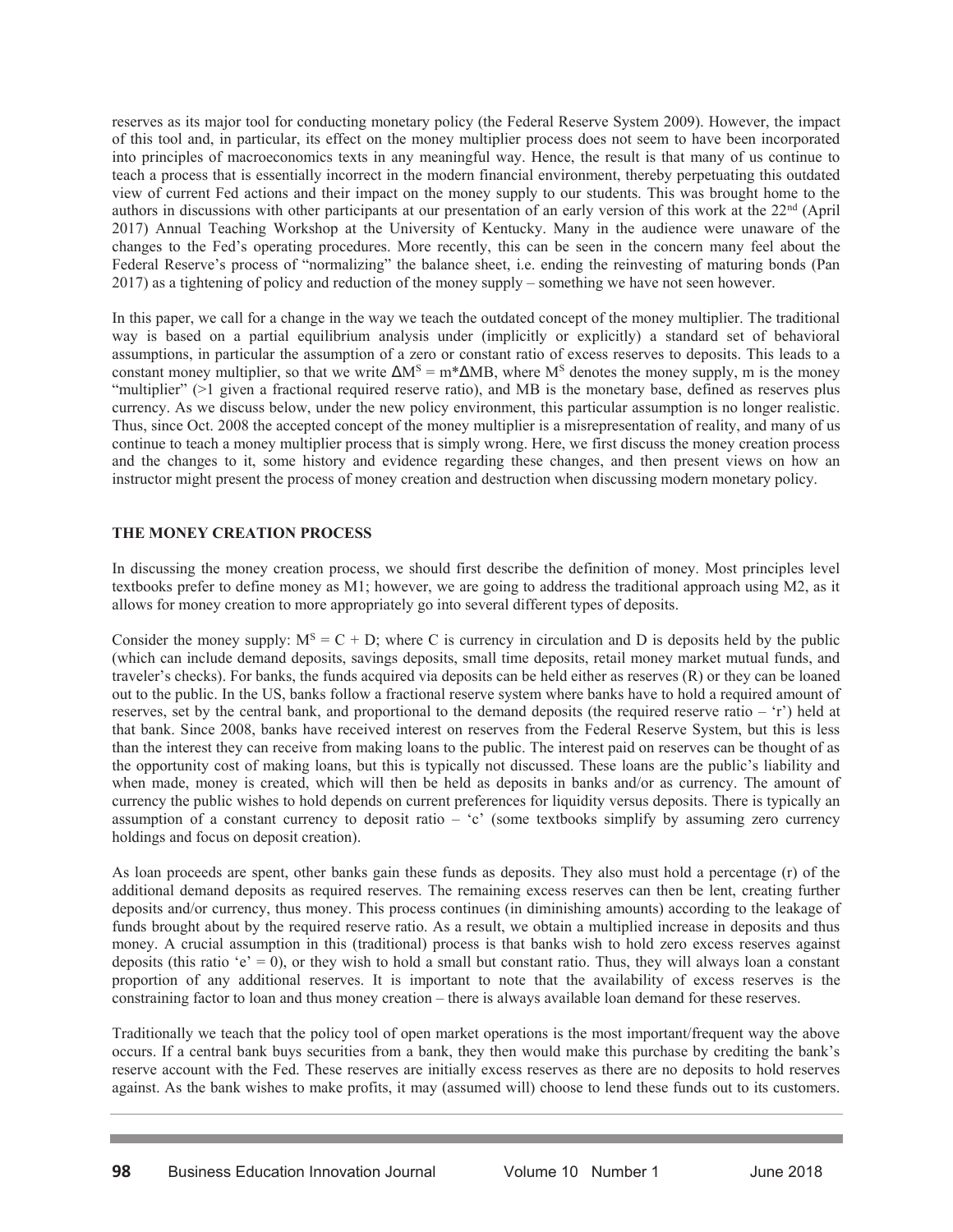The customers who receive these loans can hold their funds as currency or can choose to deposit their funds into a bank – either is an increase in the money supply. As banks face a required reserve ratio of  $0 \le r \le 1$ , any \$1 increase in deposits will lead to the banks being required to hold an additional \$1\*r in reserves. Banks can then choose to lend the remaining balance to the public if they wish (again assumed so), further increasing the money supply. As before, the loan proceeds are spent, deposited into another bank, and the process continues.

Thus, we can see (and teach) that the initial change in reserves can result in a larger increase in the money supply the money multiplier process. This is the traditional treatment of how the Fed's purchases of assets (typically government bonds via open market operations), which expands the size of the Fed's balance sheet, should lead to a much larger increase in the money supply. Current principles of macroeconomic texts suggest to the reader that the Fed's current policy is conducted using these open market operations. Under the assumption that banks remain "fully loaned up" and thus a zero excess reserve ratio 'e', and a zero currency ratio 'c' from above, <sup>1</sup> the common textbook money multiplier (m) simplifies to:  $m = 1/r$ . This result suggests that the multiplier m can only change by changing r, which is set by the central bank.

The mathematics of the traditional multiplier process implies that any change in the monetary base will lead to a change in the money supply that is proportional to the money multiplier, or:

## (1)  $\Delta M = m \times \Delta MB$ .



**Figure 1: M2 Money Multiplier = M2/Monetary Base**  $(1/1992 - 12/2017)$ 

Unfortunately, the discussion and mathematics of the traditional presentation are flawed, being based on the assumptions that lead to the multiplier being constant. Figure 1 shows clearly that this is not an accurate

 $\overline{a}$ 

<sup>&</sup>lt;sup>1</sup> Mankiw (2016) presents a similar multiplier where he assumes a constant non-zero excess reserve ratio. He refers to the sum of the required reserve ratio and the excess reserve ratio as the "reserve ratio". Mathematically it is the same result as r above.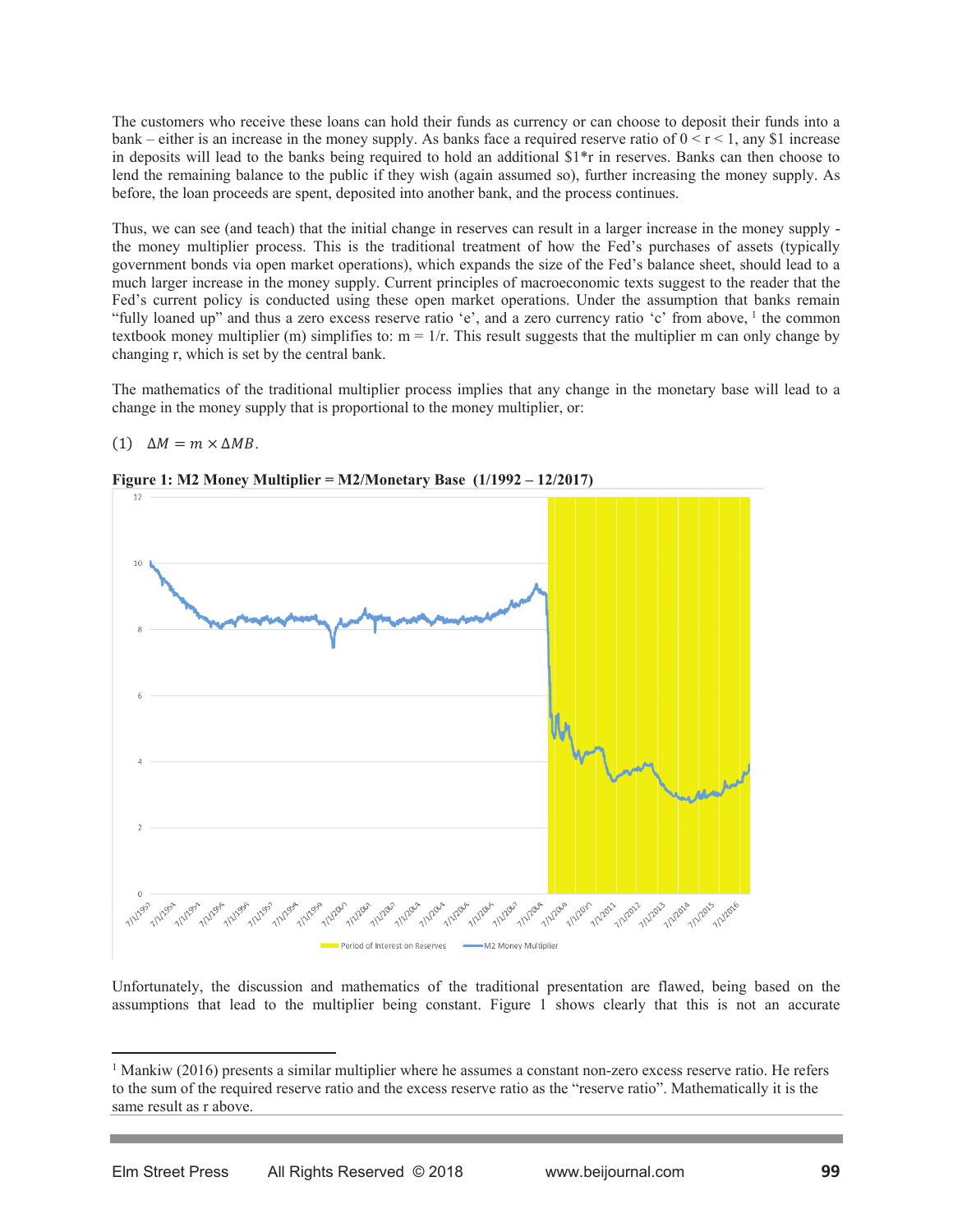representation of modern reality. It turns out that the growth in reserves and the monetary base in recent years has not been matched, much less exceeded, by the growth in the money supply.

What happened? Mathematically the "money multiplier" can be derived by looking at the following ratio:  $m \equiv \frac{M}{MB}$ . From this definition, we obtain the following:

(2)  $\Delta M = m \times \Delta MB + \Delta m \times MB$ .

From the discussion above, traditional simplifying assumptions yield  $\Delta m = 0$  and we are left with equation 1.

From equations (1) and (2) we can conclude that the traditional money multiplier is actually an "average product" of money creation when, in fact, we are generally more interested in the "marginal product" of money creation from open market operations. For example, if  $m = 5$ , but an increase of \$1 in MB leads to only an increase in M of 3, this means that the average product of money creation would be decreasing, i.e. the measured multiplier m.

Equation 2 highlights that there are two ways the money supply can change: a) via changes in the monetary base MB, and b) via changes in the multiplier. Often, only an aside, we teach that the size of the money multiplier is dependent on the size of the leakages that tend to reduce the amount banks lend. These leakages include: the required reserve ratio, any excess reserves that a bank may desire to hold, and currency held by the public. The required reserve ratio has a negative effect on the multiplier as if this is increased, then banks will have to hold more in reserves and will be able to lend less. The amount of excess reserves banks choose to hold has a similar effect on the money multiplier, except in this case, banks are choosing not to lend on their own. Finally, the amount of currency the public chooses to hold has a negative effect on the money multiplier. In this case, if the public is choosing to hold more currency, then they are choosing to hold fewer deposits. Deposits (minus required reserves) are funds available to banks to lend, so if the public is choosing to hold more currency, then the banks will have less funds to lend. It is important to note that if loans are not made by banks, then money cannot be created.

From the discussion above, we conclude that there are three ways that the money supply can change. First, a change in reserves leads to a change in the funds that can be lent by banks. Second, if banks choose (excess reserve ratio) or are forced (required reserve ratio) to hold more or less reserves, than this changes the circular connection between deposits and loans and the resulting amount of money created. Finally, the amount of currency held by the public affects the funds held as deposits and again the amount of money created. These changes in the money supply are typically connected to a model where "the interest rate" is determined by the supply and demand for money.

## **THE ISSUE**

The current banking environment is much different than it was when we, the instructors of principles of macroeconomics, likely took our first course in macroeconomics. However, most of us are still teaching this course in the same way we were taught. In terms of monetary policy, there have been critical changes (some well-known, some not) subsequent to the start of the Great Recession that effectively have led to the "money multiplier" becoming essentially endogenous and no longer a stable basis to determine money expansion. These factors include:

- The adoption of IOR as the tool to influence the fed fund rate (FFR)  $(10/08)$
- $\bullet$  The movement to the zero lower bound at the time of the Lehman bankruptcy (9/08)
- Concurrently, a substantial increase in reserves over time
- Three periods of Quantitative Easing which also expanded the quantity of reserves
- $\bullet$  Oct. 2017 beginning of a process to shrink the amount of reserves (normalization).

It is important to note that given the above, the banking system as a whole currently is not fully loaned out (a necessary assumption in the standard discussion of the money multiplier) as many banks are instead holding a very large amount of excess reserves. Most of these reserves were created through the process of quantitative easing (QE), and in a modern day "Operation Twist" the Federal Reserve has also changed its portfolio of assets from short term assets to add longer term assets as well. The large amount of excess reserves stems from the reaction to the Great Recession and changes in the monetary policy process. These excess reserves allow the Fed Funds rate to remain stable in the case of shocks to reserve demand (Goodfriend (2002), pg. 4). Instead of using open market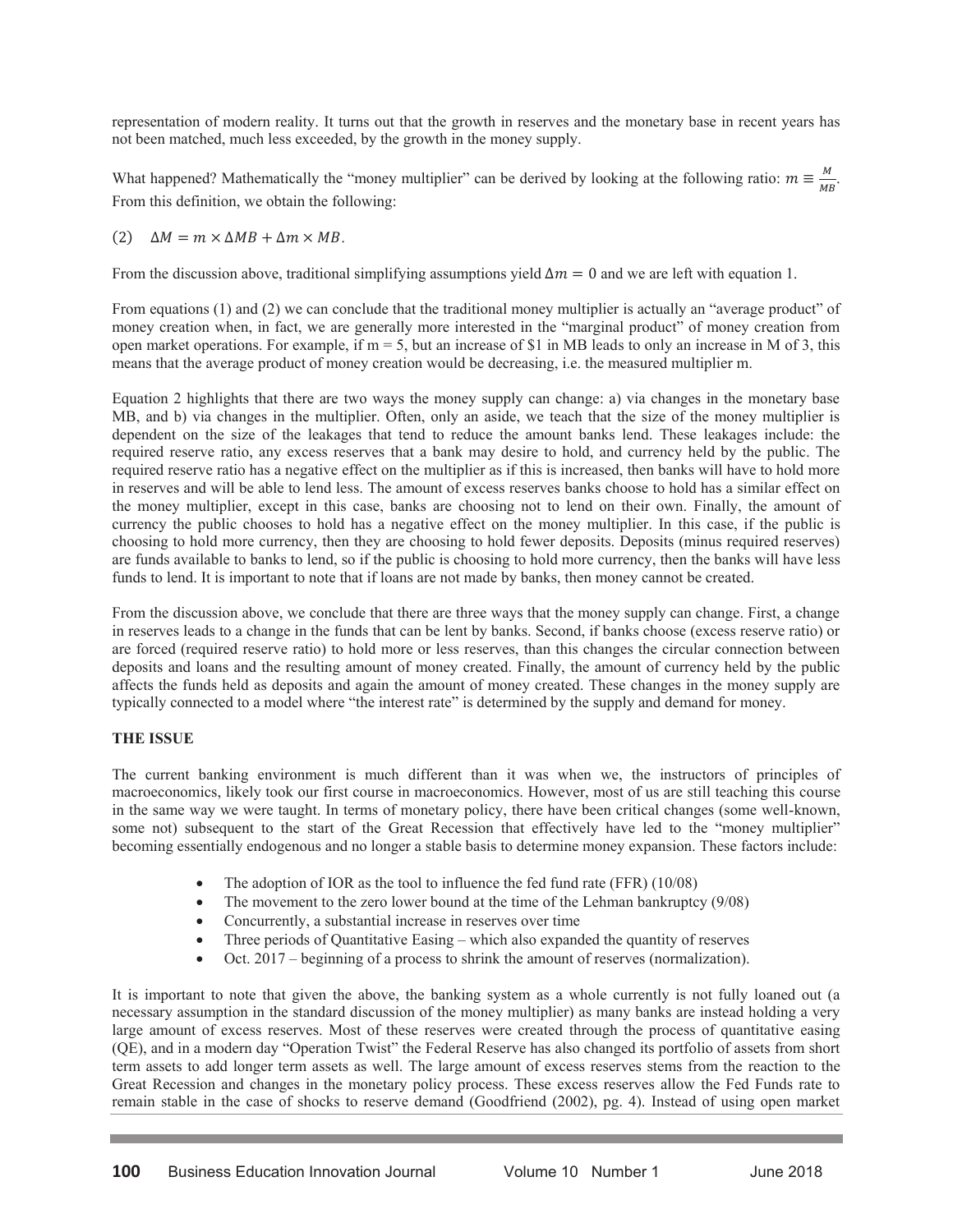operations, it can closely set the Fed Fund rate at its target via the interest rate it pays on these reserves (along with other rates). This change allows the Federal Reserve to be able to change its target Fed Funds rate without making changes in its portfolio, or necessarily reserves or money. Open market operations are no longer the main policy tool of the Fed. Consider an open market purchase by the Fed, the reserves created would be injected into a system that already has a large surplus of reserves. Hence, no new loans would be made or money created. An open market sale would not lead to a shortage of reserves in our system awash in reserves. Again, banks would not need to call in loans and destroy money. The textbook process fails. In effect, the money supply is today determined by increases (or decreases) in qualified loan demand – a demand easily fulfilled with the surplus of reserves. But unless the next banks in the system have unmet loan demand (unlikely) the money expansion process stops, there is no "multiplier." However, changes in the interest rate on reserves – the opportunity cost to banks of making loans, may change the money supply if banks respond by changing loan rates and thus affecting the quantity of bank loans demanded. But they cannot systematically force a desired change in the money supply. Given the Fed's new operational procedures, it would thus make sense to update the way we teach the creation (or lack thereof) of money from Fed policy changes.

# **POSSIBLE TEACHING APPROACHES**

The following are approaches that we have discussed and in some cases adopted, but they are by no means exhaustive. It is probably well to separate the concepts of money creation and monetary policy in course development in that, although we are used to thinking about monetary policy in terms of changes in the money supply, which is not the current procedure. Instead, policy is now formulated through interest rate movements initiated by changes in the interest rate on reserves. The money supply is simply allowed to vary in an endogenous fashion with any resulting changes in loan demand.

#### **Approach 1: Do not teach the multiplier**

The simplest approach and that which will take the least amount of class time is simply to not teach the money creation process in the principles course and to leave it for later discussion in upper division courses. Knowledge of the money creation process is useful for economics majors, but (being endogenous) is not necessary for a discussion of monetary policy and in most programs it could more readily be taught in Money and Banking courses. The typical principles course is not populated by economics majors and dropping this material (which is currently incorrect anyway) would free up time that could be better spent elsewhere. Additionally, at the Money and Banking level, students are more likely to have had some accounting and thus transactions among the T-accounts so often used would not be so "unsettling" to the students.

Of course, monetary policy should be introduced and, more correctly, discussed as a process of changing interest rates. Textbook choice might be an important factor as the instructor may find their book does not discuss IOR, instead deriving the Fed Funds rate via a market for reserves. The Fed Funds market could be kept in the course as a means of further reinforcing the workings of markets, but is not necessary. It is straightforward to discuss IOR as an opportunity cost of reserves and that banks would attempt to pass such changes along, thus changing bank loan rates. This would then be shown to affect spending (i.e. investment most likely) and Aggregate Demand. This would be an easy, and more currently correct approach to begin a discussion of monetary policy. The downside to this approach alone is that there is no formal way to incorporate feedbacks from Aggregate Supply and Demand that might influence interest rates in general. In other words, it would be difficult (but not impossible) to discuss the impact of shocks to the economy on "the interest rate" apart from the impact of the FED changing IOR. If one wished to bring in the money supply, changes in such could easily be taught as a function of bank loans and, as elaborated below, one can then introduce the money market as a tool to describe the determination of interest rates in general.

## **Approach 2: Including the Money Market**

If one wished, an instructor could introduce money in either (or both) of two ways. Changes in the money supply can be introduced as the endogenous result of the loan process. Noting that the banking system is not constrained by a shortage of excess reserves, open market operations (either adding or subtracting reserves) should have no impact on lending or thus money creation. Thus, as developed earlier, to teach this in the traditional way is misleading. However, as one author here does, it is straightforward to demonstrate that when a bank grants a new loan to a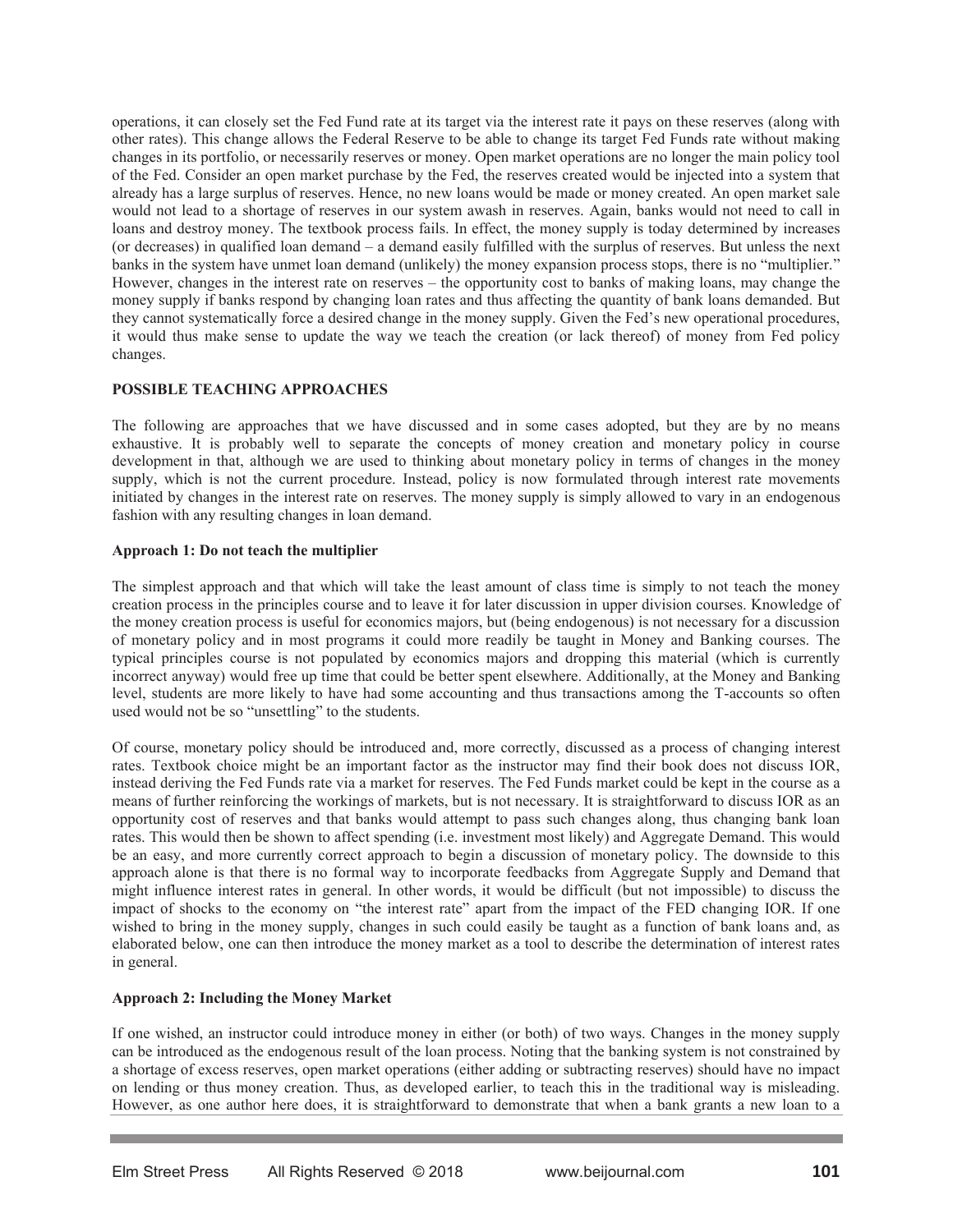customer money (either M1 or M2) is created as deposits expand. It is important to recognize, however, that the "process" stops here. Excess reserves that may flow to another bank when the loan proceeds are spent are simply adding to a system already flush with reserves that could not be lent, thus the traditional formulation of the money multiplier does not hold. Effectively, the money supply fluctuates with loan demand.

On the other hand, loan demand (actually, the quantity of loans demanded) will vary negatively with "the interest rate" that banks charge, and thus will be affected by the Fed's changing of IOR. Hence, an instructor can relate an "expansionary" monetary policy (reducing IOR) to an increase in the money supply, and vice versa. One can take this a step further and introduce the money market with "the interest rate" as the price of money, money supply a function of policy as just described, and money demand a function of real GDP and prices as typically derived in modern principles of macroeconomics texts. This allows the instructor to incorporate feedbacks from Aggregate Supply and Demand to the money market, thereby influencing interest rates in the economy.

# **Approach 3: The Money Creation Circular Flow Diagram**

If an instructor still wishes to discuss money creation, one way is to use what we will refer to as the money creation circular flow diagram. Figure 2 shows flows from the relevant assets and liabilities of the public (firms, households, and the government), the banking system, and the central bank. Loans, excess reserves, and required reserves represent the assets held by the banking system, and currency and deposits (the money supply) represent assets held by the public. The arrows on the diagram represent the interactions between these assets as they flow in the money creation process. The nodes for currency (C) and required reserves (RR) are denoted by a "\*\*" as they indicate end nodes for the monetary base in the money creation process. The node for excess reserves (ER) is denoted by a "\*" indicating a possible end node for the monetary base given banks' preferences for giving loans, the opportunity cost of lending out reserves (the interest the central bank pays on reserves), and the public's demand for loans.

# **Figure 2: The Money Creation Circular Flow Diagram**

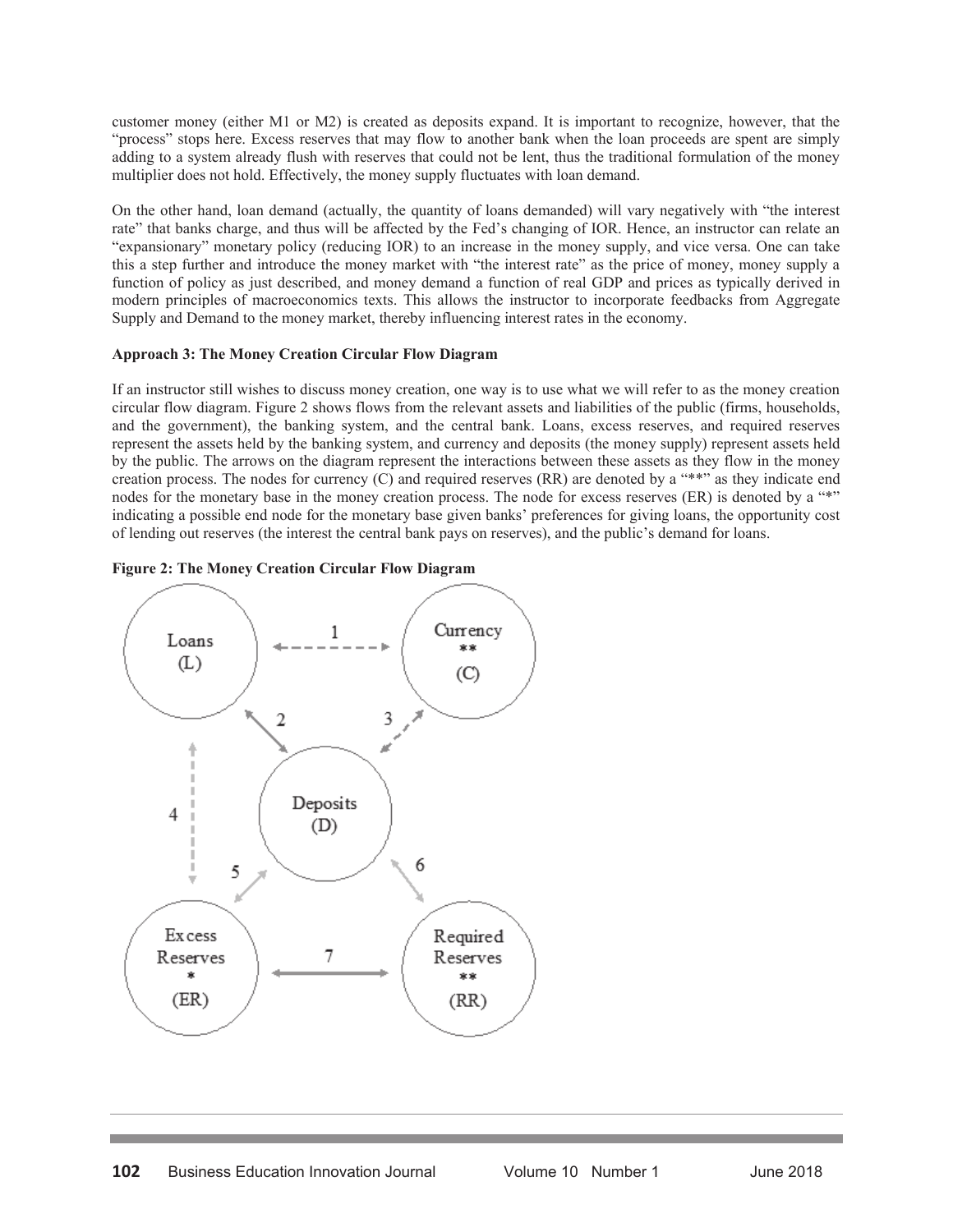There will be natural flows in this diagram when the public pays back their existing loans. When funds from a loan are paid back there will be a flow from C and RR (through D) to L back to ER and RR. The money supply will initially decrease due to this change by the amount the loans have been paid back. However, as these excess reserves flow back into the banking system, the banks will tend to wish to lend these reserves back to the public. Another natural flow may be due to a change in the public's preference to holding currency. If the public wishes to hold more currency, then the public will withdraw some deposits leading to a flow from total reserves (ER+RR) to C. This may lead to a deficiency of RR meaning that the banks would have to call in loans. This process of calling in loans is similar to the process described in an open market sale below. When the public wishes to hold more C, then the money supply could go down, and when the public wishes to hold less C, then the money supply could go up.

# *Teaching Money Creation*

The Money Creation Circular Flow diagram can be used in place of discussing traditional money creation using Taccounts and requires no mathematics. The instructor can first present the circular flow diagram to the students. The instructor would start with the excess reserve node and explain that all excess reserves could be lent out to the public. The dotted line shows that lending out the excess reserves is optional to the banks. Then the next natural step is to talk about how the funds created by the loan could be handled. The public would choose how much to hold as currency and then the remaining funds must be held as deposits. The currency and deposits created from the loans are the money created from the loans. The new bank deposits are now additional funds to the banking system (minus the additional required reserves) which may wish to lend these funds out to increase profits. The next step is to suggest to the student that this process creates a loop of additional possible lending. It is important to include a simple numerical example to effectively demonstrate the loop in the process and how changes in reserves, preferences, required reserves, and interest paid on reserves leads to money creation or destruction. The appeal of this approach to teaching money creation is that there is no need for a constant money multiplier. The students should be able to understand money creation and that the money supply may increase more than one for one with an increase in the monetary base. However, they should also understand that money is created from bank loans and thus money is created only if banks are willing to make loans and the public is willing to take loans.

## *Open Market Operations*

We first consider the discussion under the familiar policy using open market operations. The initial process comes from the loans node "L." If the central bank buys the loans from the banks, then the loan value flows from "L" to "ER." If the central bank buys the loans from non-banks, then the loan value flows from "L" thru "D" and then to "ER" and "RR." With an increase in ER, the banking system is able to (if banks wish) lend these funds to the public. The reserves flow from ER through L and D and then to C, RR, and ER. The sum of the flows to C, RR, and ER must be equal to the amount that initially left ER. The more of the monetary base that flows to C and RR, the less that will be available to continue to lend (ER). Therefore, money creation depends on how much currency the public wants to hold of additional funds and how much the banking system is required to hold as required reserves. Further to this, the banking system may wish to hold on to some ER reducing the flow from ER. The more the banking system wishes to hold as ER, the smaller the increase in money. As funds flow back to ER, these funds can continue to be lent as long as the banks are willing to lend the funds and the public wants to borrow these funds. The circular process gives the result of the "money multiplier." Another appeal of using this method is that we can discuss the limitations of open market operations. It is important to show the student that money may not be created from open market operations if the banking system chooses not to (or is unable to) lend out any of their excess reserves.

The open market sale is similar to the open market purchase. When the central bank sells bonds to the banking system this represents a flow from total reserves (ER+RR) to L. When the central bank sells bonds to non-banks this represents a flow from total reserves (through D) to L (this may include some payment from C to L as well). Under either situation, there is a reduction in total reserves. If there are few excess reserves, then the open market sale reduced RR and now banks need to call in loans to meet their reserve requirement. This process must continue until D is at least equal to  $\frac{RR+ER}{r}$ . The money supply here contracts by the change in C and D. However (as it is at the time of this writing), this process may not lead to a reduction in the money supply if ER is larger than the size of the open market sale as there would be no need for the banking system to call in loans.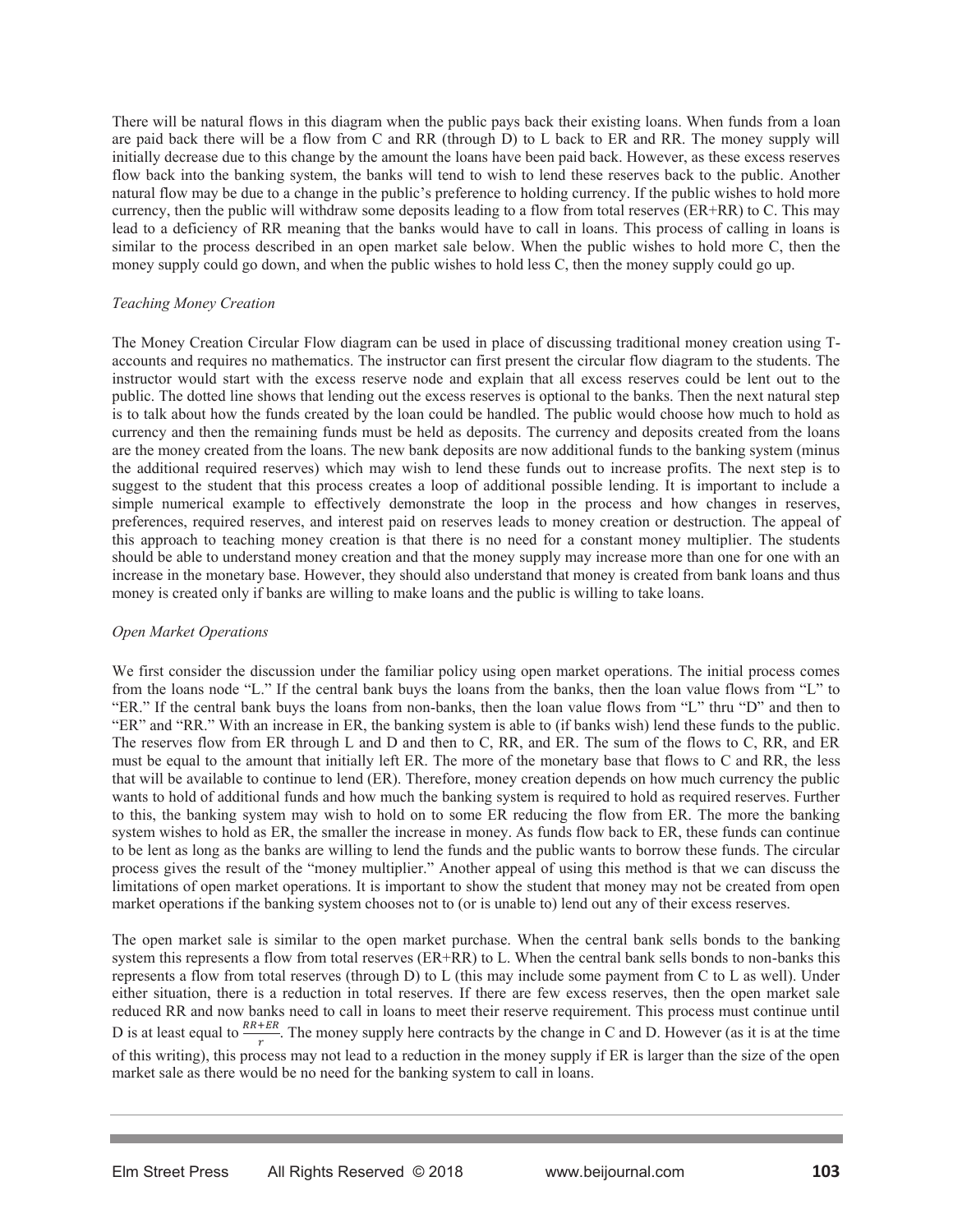#### *Changes in the Required Reserve Ratio*

The change in the required reserve ratio works much like the process described above for open market operations. When the central bank reduces r, this leads to a flow from RR to ER leading to a possibility that the banking system may lend as described after an open market purchase. If the banking system wishes to lend the additional excess reserves, then the money supply will increase. Notice that the flow from RR to ER can always occur. If the central bank increases r, then this would lead to a flow from ER to RR. This flow under normal circumstances cannot occur as the ER in the economy may be smaller than the necessary funds for the flow. For the banking system to get these funds, they must call in loans. The dynamics for this flow is described above under the open market sale. If the loans must be called in, then this will lead to a decrease in the money supply. However, if ER is large enough to make up for the change in RR, then no loans will be called in and the money supply will not decrease.

#### *Changes in the Discount Rate*

The third tool of monetary policy, the discount rate, while an uncommonly used tool, was used during the Great Recession. If desired, it can be taught using the money production circular flow diagram. When a central bank lends funds to banks this leads to an increase in total reserves. When banks choose to pay these loans back this leads to a decrease in total reserves. Decreases in the discount rate may influence banks to take out more discount loans which would lead to an increase in ER. If a decrease in the discount rate leads to more discount loans, then the discount loans leads to an increase in ER. As a result, money would be created similar to the process described above under an open market purchase. If an increase in the discount rate leads to fewer discount loans, then this would lead to a decrease in total reserves. As a result, loans must be called in leading to a reduction in the money supply as described under the open market sale. However, the key to this policy is that discount loans must be happening for there to be any change in total reserves. If banks are not currently interested in getting these loans from the central bank, then there would be no change in total reserves and, therefore, no change in the money supply.

#### *Changes in Interest Paid on Reserves*

Excess reserves historically have been comparatively very low as banks held excess reserves as "insurance" for fluctuations in deposits and revolving loans such as credit cards. However, at the time of this writing, excess reserves are very high meaning that banks are choosing to not lend these funds as the interest paid for lending them out is not sufficient to compensate the banks for the risk involved in the additional loans. As discussed above, the banking system's preference to holding ER depends on the opportunity cost of lending, the interest the central bank pays for reserves. If the central bank increases this interest rate, then banks will be less likely to wish to lend out their excess reserves. Therefore, as the public pays back their loans to the banks, the banks will choose to hold these funds as excess reserves rather than lending these funds back to the public. This leads to a decrease in the money supply by the change in the amount of loans held by the public. If the central bank reduces the interest rate paid on reserves, then this will encourage banks to lend out their excess reserves. As they lend out these reserves, the money creation process occurs. In addition, for the banks to lend these additional funds to the public, they must offer the loans at a lower interest rate. The lending process will continue until either the excess reserves flow into C and RR or the interest rate paid for loans declines enough such that banks no longer wish to lend out any more funds to the public. Therefore, a reduction in the interest paid on reserves may lead to an increase in the money supply and an increase in the interest rate paid on reserves will lead to a future decrease in the money supply.

#### **Approach 4: The Accounting Discussion of Money Creation**

Another way to discuss money creation is by looking at the assets and liabilities of the central bank and the banking system. The simple answer to the question "where does money come from?" is the following: loans from the central bank and the banking system. Monetary policy is performed in order to increase or decrease loans which changes the money supply.

For the central bank, the relevant assets for money creation are loans made to the public obtained from open market operations (CL) and loans made to the banking system through discount loans (DL). The relevant liabilities for the central bank are reserves (R) and currency (C). For the banking system, the relevant assets for money creation are reserves and loans made to the public (BL). The relevant liabilities are deposits at banks (D) and discount loans from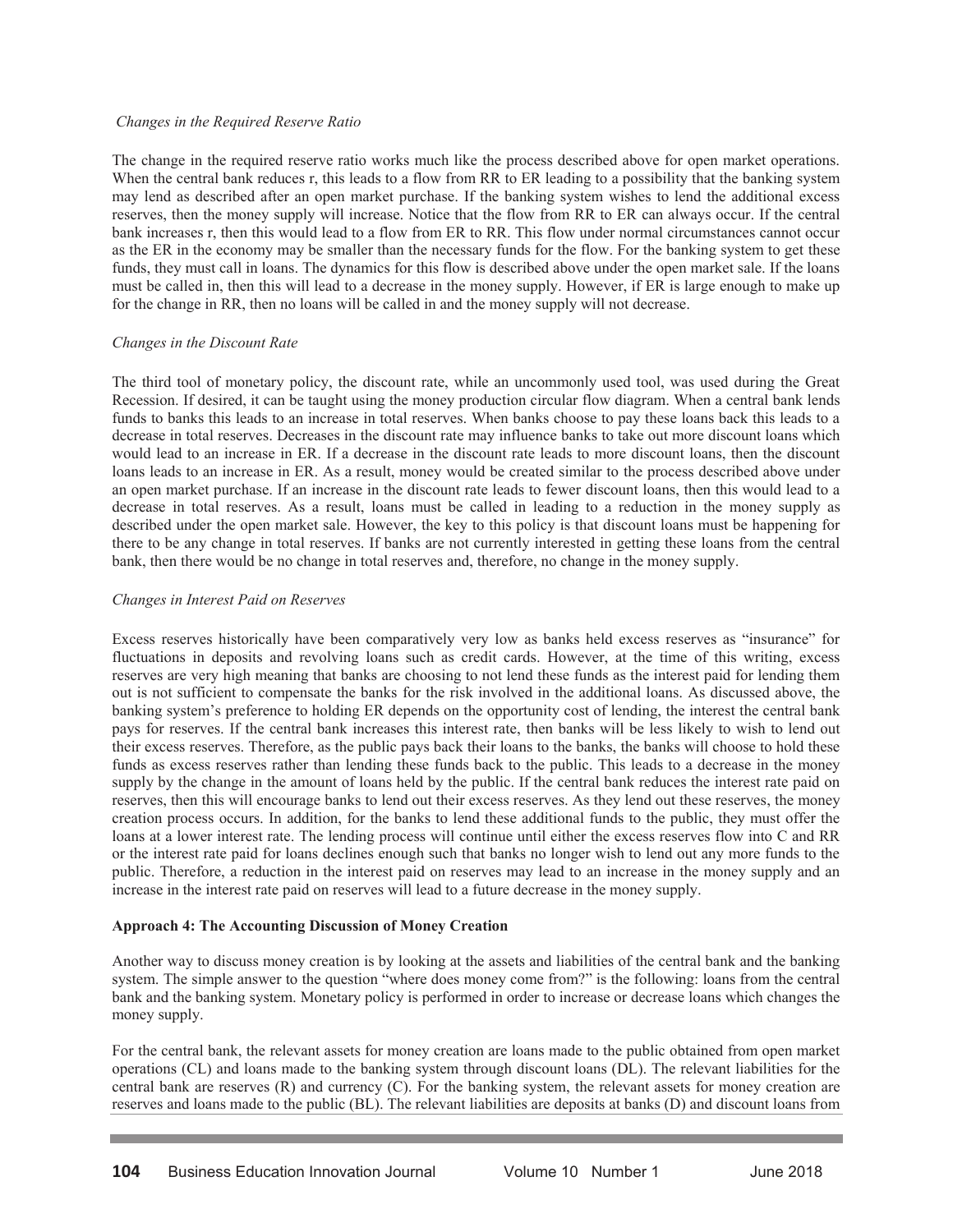the central bank. Therefore, we get the result that  $CL + DL = R + C$  and  $BL + R = D + DL$ . Combining these equations we obtain:  $CL + DL + BL + R = R + C + D + DL$ . Noticing that reserves and discount loans cancel in this equation, we obtain:  $C + D = M = CL + BL$  or the money supply is equal to total loans made to the public by the central bank and the banking system. Therefore, the money supply is dictated by the number of loans that banks chose and are able to make plus the number of loans that the central bank chooses to make indirectly through open market operations.

This idea allows the instructor to indirectly discuss the tools of monetary policy without using the money multiplier. Open market operations either introduce more funds into the hands of banks to lend or remove those funds. Changing the discount rate either encourages banks to get additional loans from the central banks to make loans or discourages loans. Changing the reserve requirement allows for more funds to lend or restricts these funds. Finally, changing the interest rate the central bank pays for reserves either encourages banks to lend or discourages the banks from doing so.

In addition to this discussion, the instructor can demonstrate graphically the effect on the interest rate from changes to any of these tools of monetary policy. We suggest a simple supply-demand model as shown in Figure 3. The supply of loans comes from the central bank (LCB) and from banks. The supply curve starts at LCB as these loans are determined by the central bank's balance sheet and is vertical here suggesting the supply is perfectly inelastic. The supply curve from LCB until L\* is upward sloping as banks are choosing how much to lend and how many excess reserves to hold. As the interest rate increases, relative to IOR, banks choose to lend more funds and hold fewer excess reserves. When the interest rate is sufficiently larger than IOR, then banks will wish to be fully funded making the supply of loans to be perfectly inelastic. Several factors will change supply: IOR, the banking system's preferences for lending, and the size of the central banks' balance sheet given changes to open market operations. The demand for loans is determined by the interest rate via the law of demand and the federal deficit. A change in one of the tools of monetary policy will lead to the appropriate shift in the supply of loans. The student can view this change as a change in the money supply (loans) as well as a change in the interest rate. Here, the money supply is allowed to change due to a change in the interest rate which leads to a change in nominal spending in the economy.

**Figure 3: Supply and Demand Model for Loans** 



The supply-demand model of loans is useful as it can be used for the discussion of both monetary and fiscal policy. In addition to this, the effectiveness of policy can be discussed by the location of the initial equilibrium (where it is located on the supply curve). A change in one of the four tools of monetary policy will shift the supply of loans